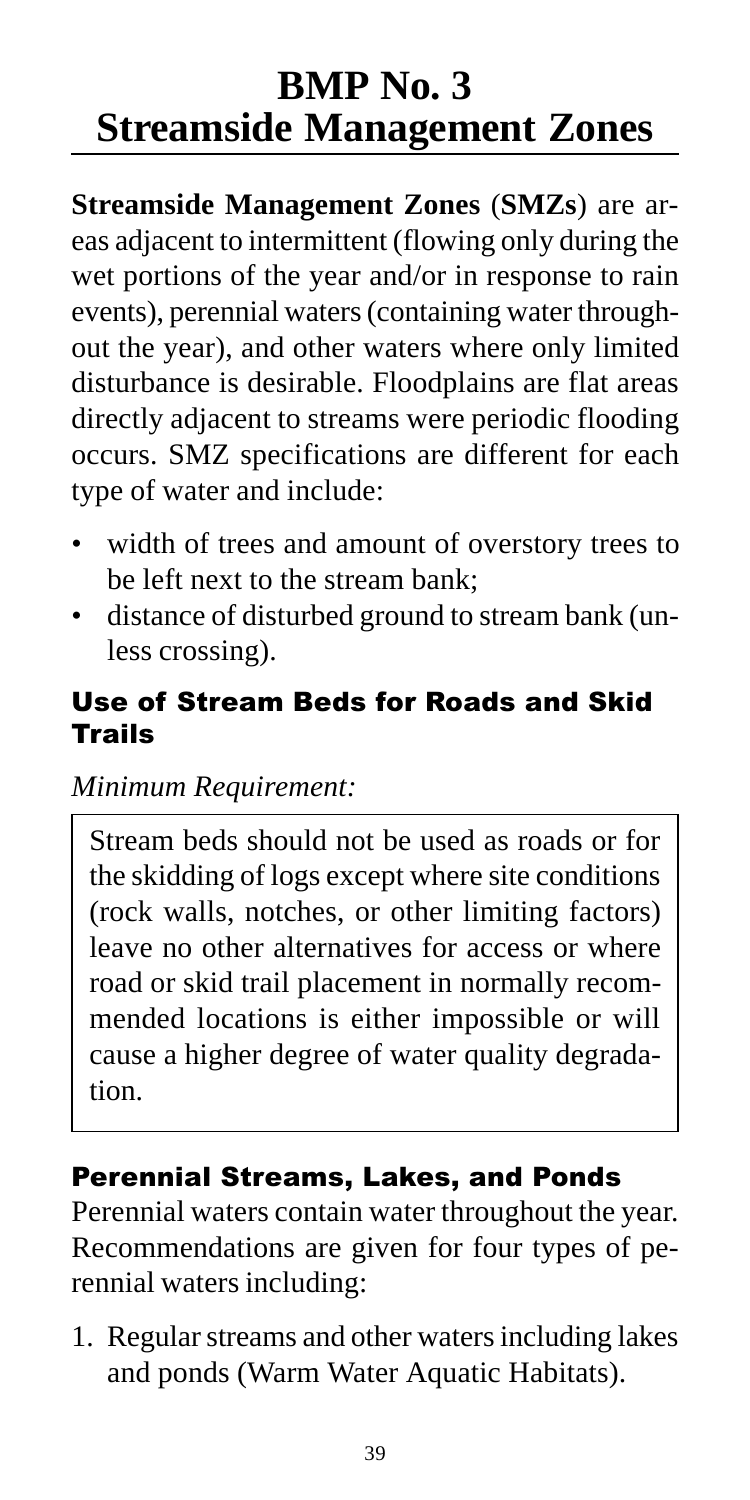- 2. Coldwater Aquatic Habitats (identified as those water bodies having the potential to carry trout).
- 3. Streams, sloughs, and ponds in wetlands.
- 4. Specially designated waters.

**1. Regular Streams and Other Waters** (Warm Water Aquatic Habitats)

*Minimum Requirements:*

- In areas adjacent to perennial streams, lakes, and ponds, maintain forest buffers for a **surface** distance of 25 feet on ground with less than 15 percent slope and for a minimum **surface** distance of 55 feet on ground with slope of 15 percent or greater where possible.
- At least 50 percent of the original tree **overstory** should be retained to shade the water.

| Taple J-1—Juccilications for Requial Julcanis and Ouler Waters |                                                   |                                       |                                                 |                                                      |
|----------------------------------------------------------------|---------------------------------------------------|---------------------------------------|-------------------------------------------------|------------------------------------------------------|
| <b>Slope of Ground</b><br><b>Next to Bank</b>                  | Width of<br><b>Trees</b><br>(Surface<br>Distance) | Overstory<br><b>Trees</b><br>Retained | Understory<br><b>Trees and</b><br><b>Shrubs</b> | Distance of<br><b>Disturbed</b><br>Ground<br>to Bank |
| less than 15<br>percent                                        | 25 feet                                           | 50 percent                            | minimal                                         | see Table 3-2                                        |
| greater than 15<br>percent                                     | 55 feet                                           |                                       | disturbance                                     |                                                      |

**Table 3-1—Specifications for Regular Streams and Other Waters**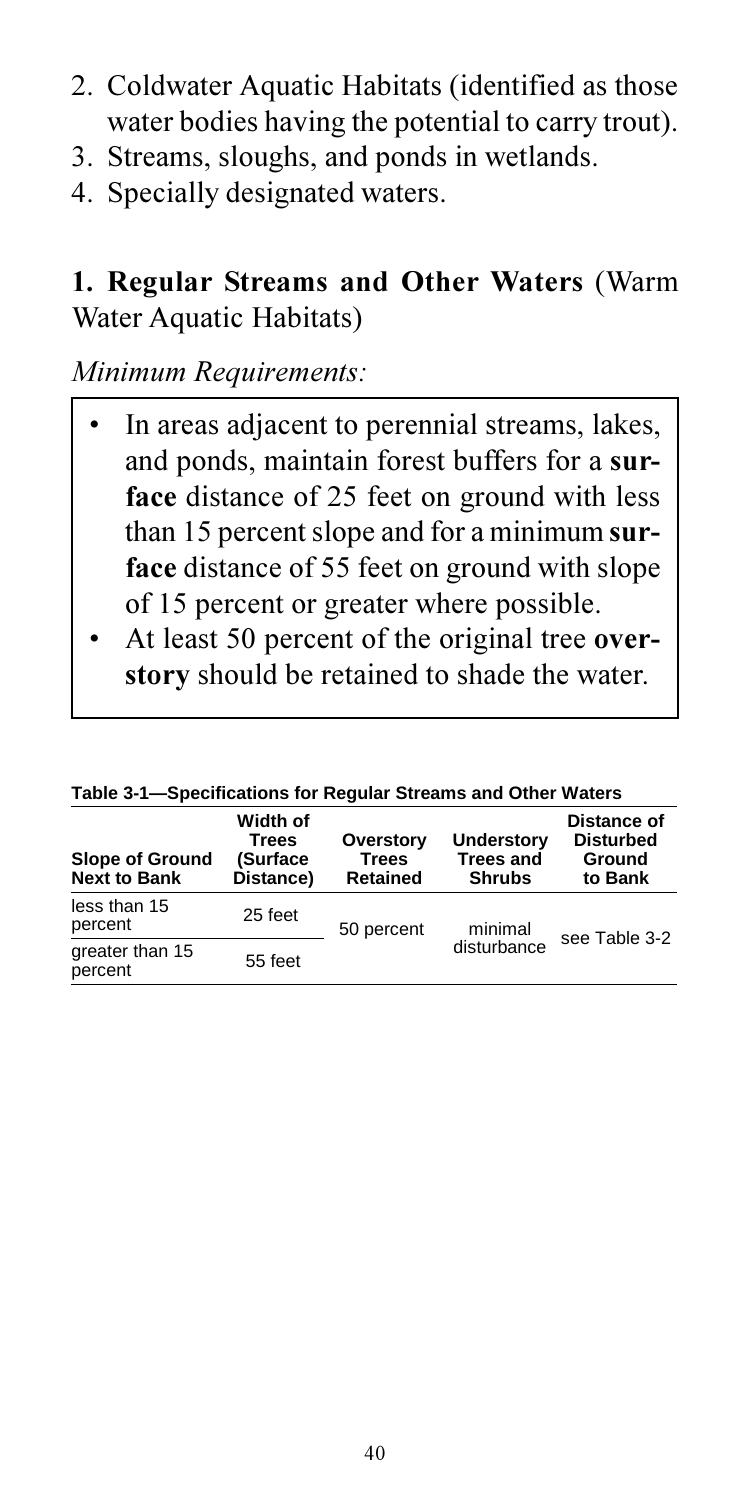Figure 3-1-Streamside Management Zone Specifications for Peren-Table 3-2—Minimum Distances from Figure 3-1—Streamside Managemental Water Bodies to Roads, Trails, or **Perential Water Bodies to Roads, Trails, or and National Perennial Landings<sup>1</sup><br>Landings<sup>1</sup>** 





Where minimum distances are not possible, roads, trails, and landings can be located at less than the recommended distances, but they should be constructed to protect water quality.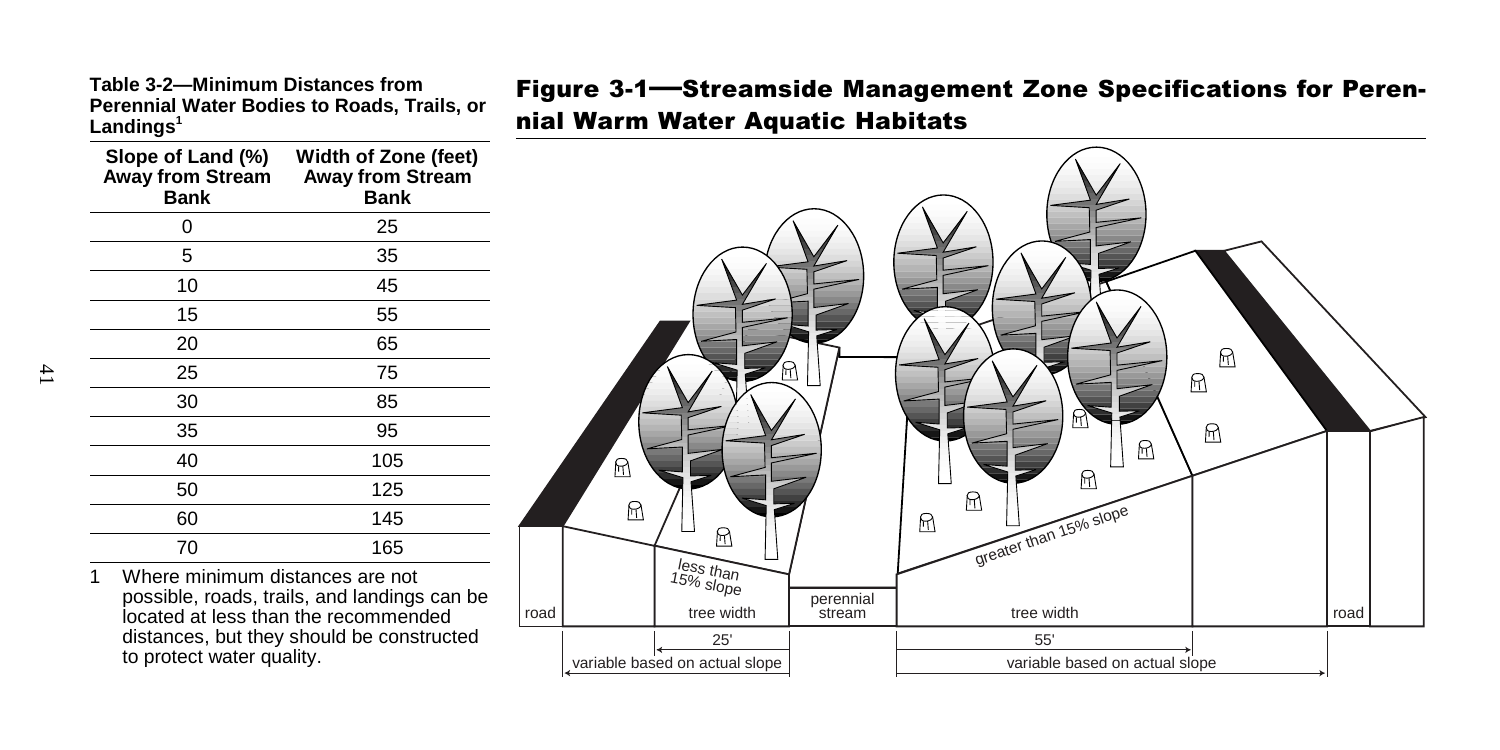**2. Coldwater Aquatic Habitats (CAHs)** See Appendix B for locations of Coldwater Aquatic Habitats.

*Minimum Requirements:*

- These streams should have a minimum of 75 percent of the original tree overstory retained within the 60-foot-wide strip on either side of the stream to provide shade. CAHs should have only individual trees or trees in small groups removed.
- Understory vegetation immediately adjacent to CAH streams should be left undisturbed.

**Table 3-3—Specifications for Coldwater Aquatic Habitats**

| <b>Width of Trees</b><br>(Surface<br>Distance) | Overstory<br><b>Trees</b><br>Retained | Understory<br><b>Trees and</b><br><b>Shrubs</b> | Distance of<br><b>Disturbed</b><br><b>Ground to Bank</b> |
|------------------------------------------------|---------------------------------------|-------------------------------------------------|----------------------------------------------------------|
| 60 feet<br>regardless of<br>slope              |                                       | 75 percent no disturbance                       | see Table 3-2                                            |

**3. Perennial Streams, Ponds, and Sloughs in Wetlands.** Also see BMP No. 10 for further information on wetlands.

*Minimum Requirement:*

Leave a minimum of 50 percent of the overstory trees to shade perennial streams, ponds, and sloughs.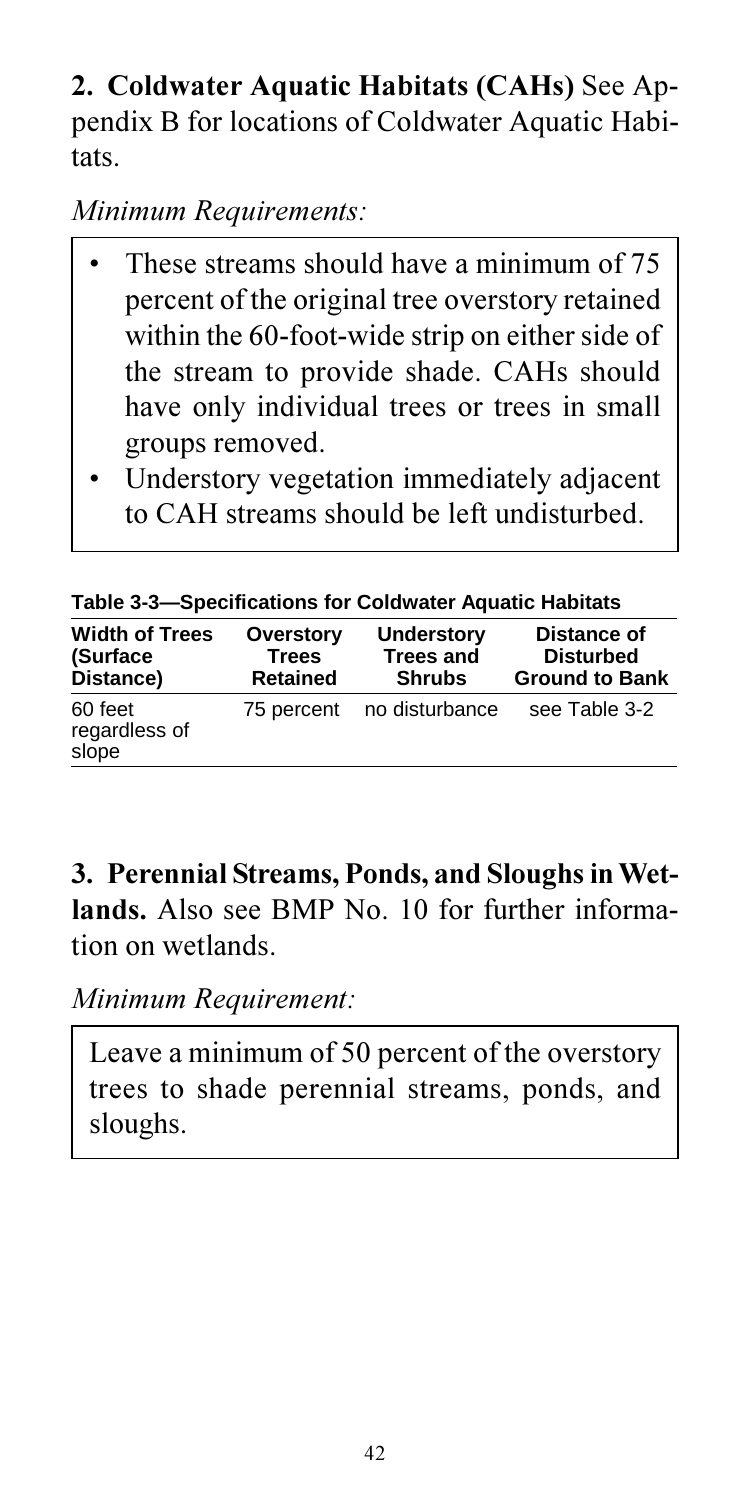Figure 3-2. Streamside Management Zone Criteria for Streams and Figure 3-2. Streamside Management Zone Criteria for Streams and Sloughs in Wetlands Sloughs in Wetlands



**Table 3-4—Specifications for Perennial Streams, Ponds, and Sloughs in Wetlands**

| <b>Width of Trees</b>             | Overstory       | <b>Understory</b>      | Distance of                  |
|-----------------------------------|-----------------|------------------------|------------------------------|
| (Surface                          | <b>Trees</b>    | <b>Trees and</b>       | <b>Disturbed</b>             |
| Distance)                         | <b>Retained</b> | <b>Shrubs</b>          | <b>Ground to Bank</b>        |
| 50 feet<br>regardless of<br>slope | 50 percent      | minimal<br>disturbance | 50 feet<br>(unless crossing) |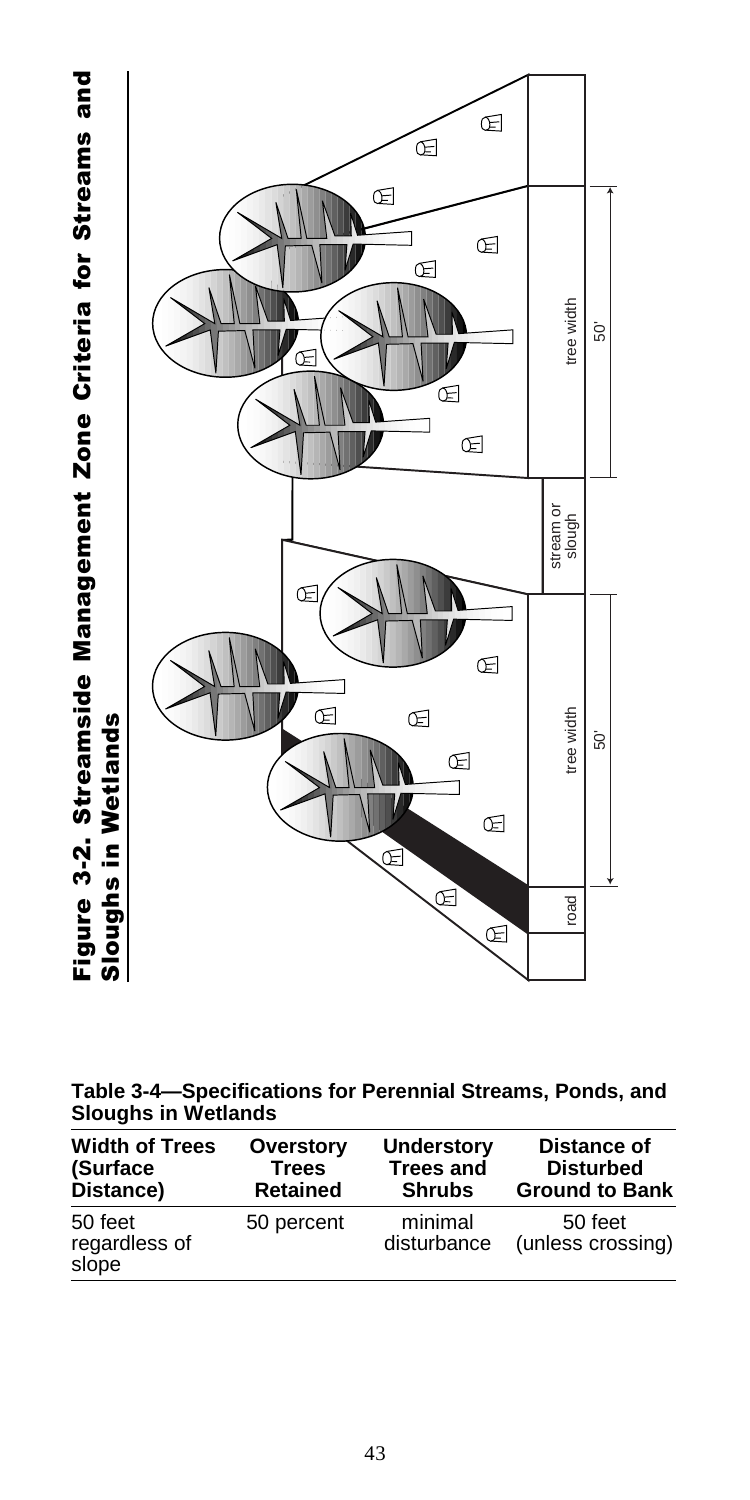**4. Specially Designated Perennial Waters.** Certain streams and rivers are designated for special protection, including:

- **Wild Rivers:** See Appendix C for Wild River Locations. Contact the Kentucky Division of Water's Wild Rivers Program (502-564-3410) before logging along a corridor of a Wild River.
- **High-quality Waters:** See Appendix D for locations of these waters. Special care and strict adherence to BMPs should be used in and around these waters.
- **Outstanding National Resource Waters:** See Appendix E for locations of these waters. Special care and strict adherence to BMPs should be used in and around these waters.

### Intermittent Streams

Intermittent streams flow only during the wet portions of the year and in response to rain events.

## *Minimum Requirement:*

In areas adjacent to intermittent streams, avoid equipment operation in a zone of at least 25 feet on each side of an intermittent stream except for designated crossings, where possible. Tops or other logging debris that may block the intermittent stream channel should be removed or placed in such a way that they will not cause a blockage.

| Width of<br><b>Trees</b> | Overstory<br><b>Trees</b><br><b>Retained</b> | <b>Understory</b><br><b>Trees and</b><br><b>Shrubs</b> | Distance of<br><b>Disturbed</b><br><b>Ground to Bank</b> |
|--------------------------|----------------------------------------------|--------------------------------------------------------|----------------------------------------------------------|
| 0 feet                   | 0 percent                                    | minimal<br>disturbance                                 | see Table 3-6<br>(unless crossing)                       |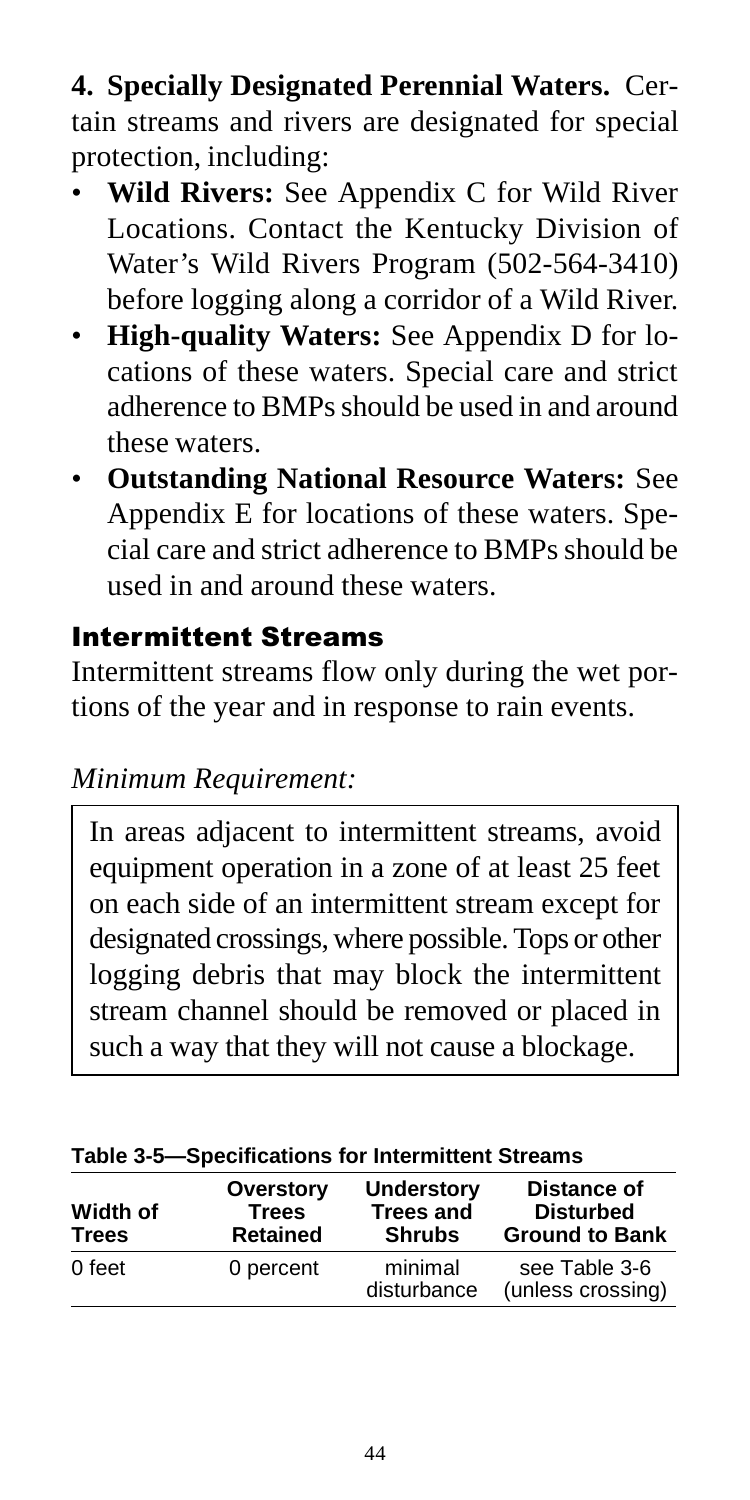| Table 3-6—Minimum Distances from          |  |
|-------------------------------------------|--|
| Intermittent Streams to Roads. Trails. or |  |
| Landinɑs $^{\rm 1}$                       |  |

| Slope of Land (%)<br><b>Away from Stream</b><br>Bank | Width of Zone (feet)<br><b>Away from Stream</b><br>Bank |
|------------------------------------------------------|---------------------------------------------------------|
| ი                                                    | 25                                                      |
| 5                                                    | 30                                                      |
| 10                                                   | 35                                                      |
| 15                                                   | 40                                                      |
| 20                                                   | 45                                                      |
| 25                                                   | 50                                                      |
| 30                                                   | 55                                                      |
| 40 or higher                                         | 65                                                      |

1 Where minimum distances are not possible, roads, trails, and landings can be located at less than the recommended distances, but they should be constructed to protect water quality.